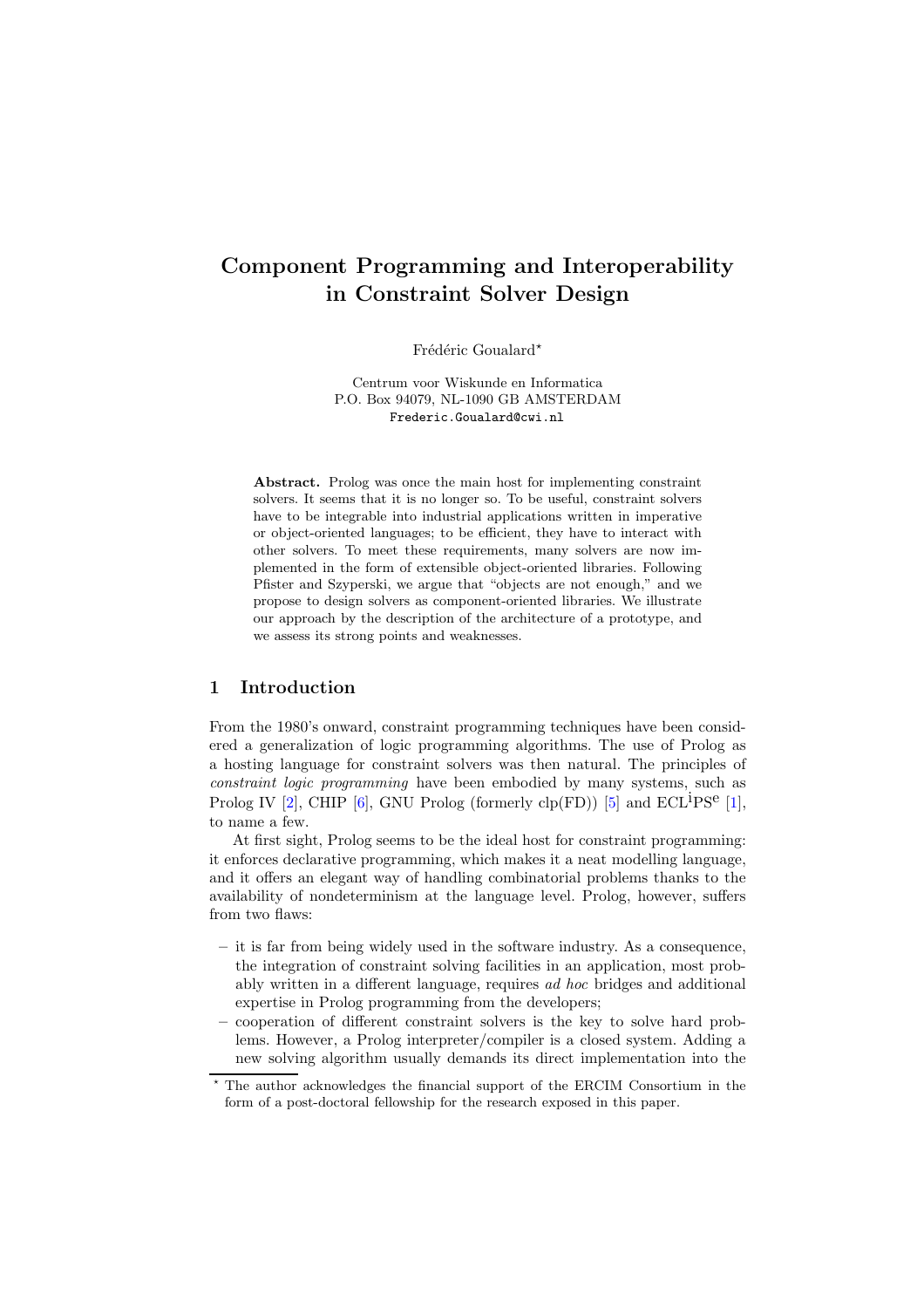system, and the use of its internal data structures. At best, Prolog-based environments are extensible. They do not offer interoperability, that is the possibility to communicate and use software components written independently.

In the beginning of the 1990's, Puget [\[20\]](#page-10-0) tackled the first point above by showing that it is possible to benefit from the salient features of Prolog in a mainstream programming language, namely C++. Since Puget's library Ilog Solver, many object-oriented libraries have been devised for solving constraints: INC++  $[12]$ , QDOOCS  $[24]$ , OpAC  $[9]$  ... Most of them offer original features; being libraries, all of them are easily extensible. Nevertheless, none of them addresses the second point, that is interoperability. Every library has its unique internal data structures, and consequently, reusing directly solving methods from different libraries is not possible. Yet, as said previously, the cooperation of solvers with different strengths is the key to solve hard problems [\[3,](#page-9-5) [16,](#page-10-3) [15\]](#page-10-4). Reimplementing all required methods in one system is too inefficient to be a viable solution; in addition, which solver engine should be used?

The problem of making cooperate different solvers has long been recognized and addressed in different ways. We present a critical overview of some of the proposed solutions in Section [3,](#page-3-0) after having introduced some basics on constraint solving in Section [2.](#page-1-0)

The lack of interoperability between libraries is not an issue limited to constraint programming. There was a time when enthusiastic foretellers were predicting that object-oriented programming would create a component market; applications would then be built by connecting arbitrary components in the same way as one uses Lego blocks. Sadly enough, Pfister and Szyperski [\[19\]](#page-10-5) have shown that the concept of object is insufficient to ensure the creation of true components. However, solutions do exist, which make component programming a dream (almost) come true. We present in Section [4](#page-4-0) the ideas underlying component programming, and we point out the advantages offered by this paradigm. In particular, we show what constraint programming can gain from component programming. To support our claim, we present in Section [5](#page-5-0) the prototype of a  $C^{++}$  library that uses component programming techniques. Finally, we discuss in Section [6](#page-7-0) the pros and cons of our approach and we consider the possible future of component constraint programming.

#### <span id="page-1-0"></span>2 A Short Conspectus on Constraint Programming

Even an overview of constraint programming at large would deserve a whole paper on its own. Hence, we will only consider in this section the framework that is currently supported by the library to be described in Section [5.](#page-5-0) The reader should nevertheless keep in mind that the approach proposed in this paper is fully general.

A Constraint Satisfaction Problem (CSP) is defined as follows: given a finite set of variables  $\mathcal{V} = \{v_1, \ldots, v_n\}$ , a Cartesian product of domains  $\mathbf{D} = D_1 \times$  $\cdots \times D_n$  (with  $v_i \in D_i$  for any value of i in  $\{1, \ldots, n\}$ ), and a set of relations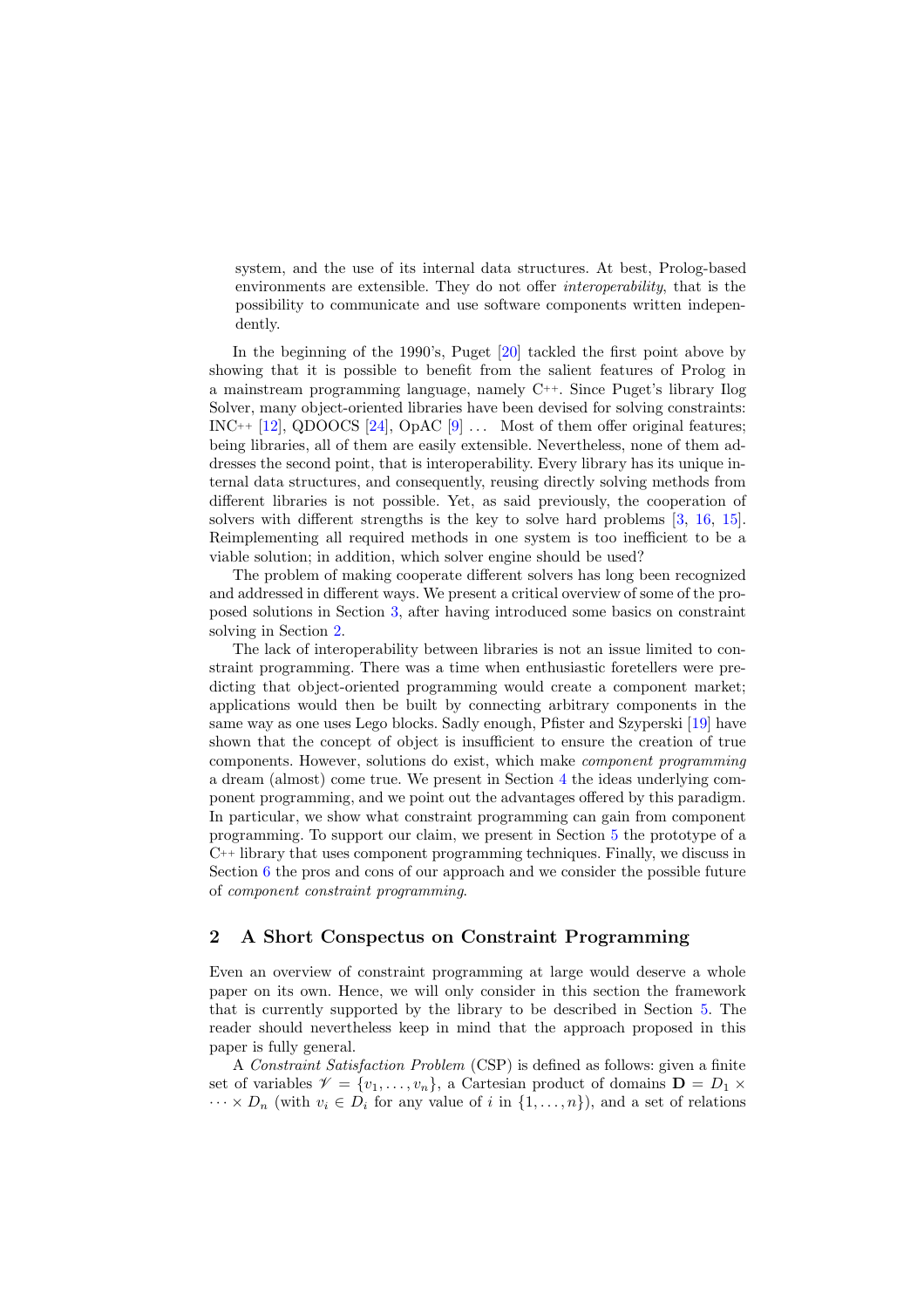$\mathscr{C} = \{c_1, \ldots, c_m\}$  between the variables in  $\mathscr{V}$  (constraints), we seek for all the possible assignments to the variables that satisfy the conjunction  $c_1 \wedge \cdots \wedge c_m$ .

Some popular methods for solving CSPs involve local consistency enforcement. The use of local consistency notions for solving constraints can be traced back to the observation by Fikes [\[7\]](#page-9-6) that, given a constraint  $c(v_1, v_2)$  between two variables  $v_1$  and  $v_2$  taking their values in the discrete domains  $D_1$  and  $D_2$ , it is possible to discard a value  $a$  in  $D_1$  whenever there is no value  $b$  in  $D_2$  such that  $c(a, b)$  holds. This idea is at the root of the various algorithms to enforce local consistencies, such as the Waltz algorithm [\[23\]](#page-10-6) or AC3 [\[13\]](#page-10-7) for computing arc consistency and hyper-arc consistency.

**Definition 1 (Hyper-arc consistency).** Let  $c(v_1, \ldots, v_n)$  be a constraint,  $i \in$  $\{1,\ldots,n\}$  an integer, and  $\mathbf{D}=D_1\times\cdots\times D_n$  a Cartesian product of domains. The constraint c is said hyper-arc consistent w.r.t. **D** and  $v_i$  if

<span id="page-2-0"></span>
$$
D_i = \pi_i(\rho_c \cap \mathbf{D}) \tag{1}
$$

where  $\rho_c$  is the relation associated to the constraint c, and  $\pi_i(\rho_1 \times \cdots \times \rho_{i-1} \times$  $\rho_i \times \rho_{i+1} \times \cdots \times \rho_n = \rho_i$ , for  $\rho_k$  ( $k \in \{1, \ldots, n\}$ ) unary relations. The constraint c is said hyper-arc consistent w.r.t. **D** if Eq. [\(1\)](#page-2-0) is verified for all i in  $\{1, \ldots, n\}$ . A constraint system  $\mathscr{C} = \{c_1, \ldots, c_m\}$  is hyper-arc consistent if each  $c_i$  (i  $\in$  $\{1, \ldots, n\}$  is hyper-arc consistent.

Enforcing hyper-arc consistency over a constraint system is done by a propagation algorithm such as the one given in Table [1,](#page-2-1) which applies a contracting operator  $N$  on each constraint in turn until reaching a fix-point. Provided the operators N fulfill some basic properties, algorithms like NC3 are confluent and terminating [\[11\]](#page-9-7).

# <span id="page-2-1"></span>Table 1. The NC3 propagation algorithm

```
NC3(in \{c_1, \ldots, c_m\}; in/out D = D_1 \times \cdots \times D_n)
begin
   \mathscr{S} \leftarrow \{c_1, \ldots, c_m\} % Constraints added to the propagation set
   while (\mathscr{S} \neq \emptyset \text{ and } D \neq \emptyset) do
        c \leftarrow choose one c_i in \mathscr{S}\mathbf{D}' \leftarrow N_c(\mathbf{D}) % Enforcing local consistency on c and D
         if (D' \neq D) then
              \mathscr{S} \leftarrow \mathscr{S} \cup \{c_j \mid \exists x_k \in \mathsf{Var}(c_j) \land D'_k \neq D_k\} % \mathsf{Var}(c_j): set of variables
              \mathbf{D} \leftarrow \mathbf{D}' % occurring in c_iendif
        \mathscr{S} \leftarrow \mathscr{S} \setminus \{c\}endwhile
end
```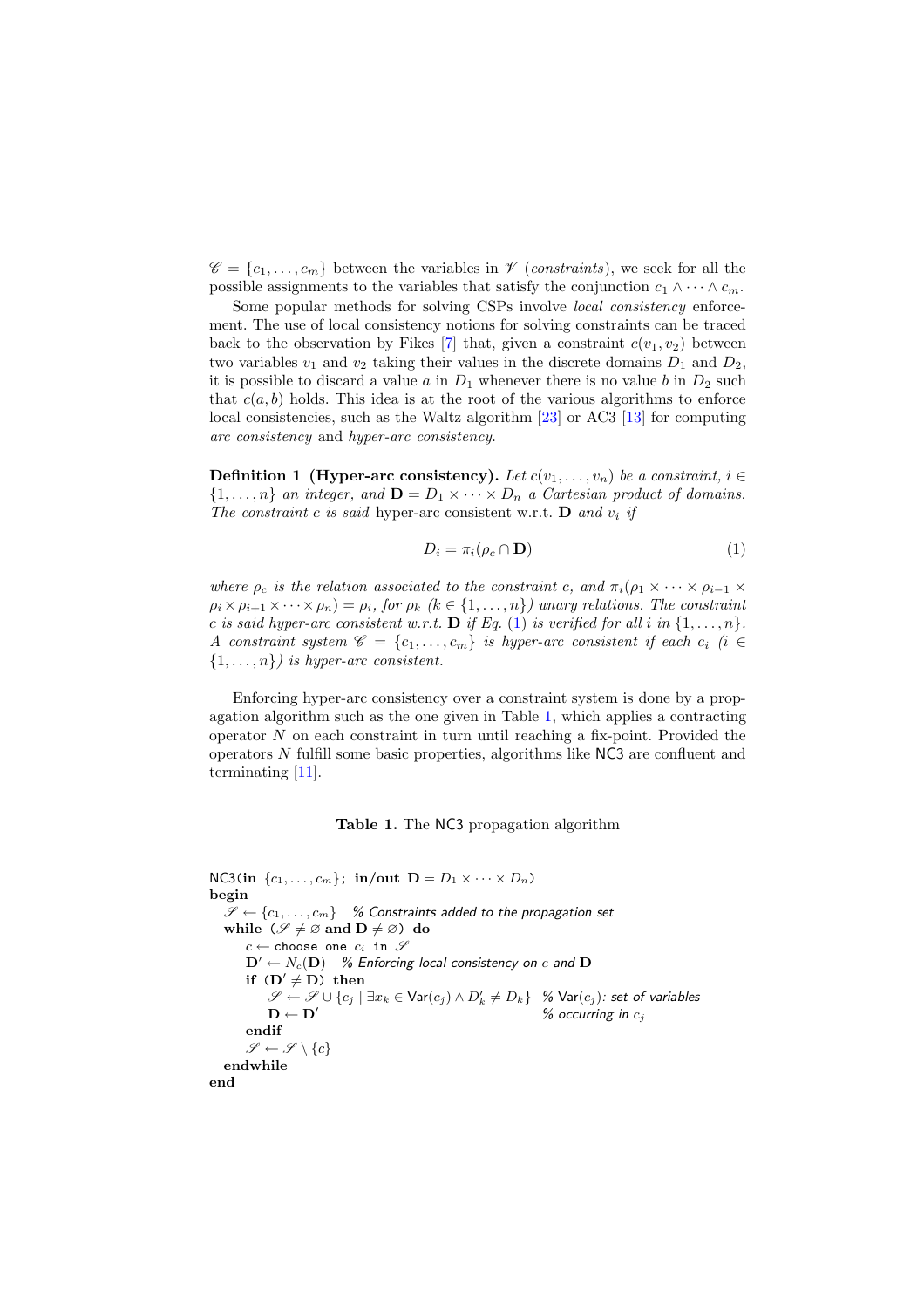Hyper-arc consistency can be expensive to compute for discrete variables since it induces holes in their domains; in addition, it is uncomputable for continuous variables. Therefore, several weakening of hyper-arc consistency have been defined: *bounds consistency* [\[14\]](#page-10-8) where only the bounds of the domains are considered, *box consistency* [\[4\]](#page-9-8) for continuous CSPs  $\dots$  Due to lack of space, we will not present these consistencies and the reader is referred to the references given for additional information.

#### <span id="page-3-0"></span>3 Making Solvers Cooperate

In the following, we use the term *solver* in a broad sense, namely: a solver is any "box" that takes as input some constraints and the domains of the variables involved, and that returns as output a set of constraints that defines the same solution set as the input ones and the domains of the variables that have been possibly tightened. Hence, we consider as solvers procedures that compute redundant constraints, or that simplify them. Most solvers, however, will leave the constraint set unchanged and will simply narrow down the domains of the variables.

Solvers can be limited to some particular kind of constraints (the simplex method for linear equalities, for instance); alternatively, some costly solvers are best used in conjunction with other simpler ones (symbolic methods and interval methods, for instance [\[3\]](#page-9-5)). The cooperation of solvers has been shown to be a key concept in solving hard problems. One way to take this fact into account is to tightly integrate several solvers in one system (see Prolog IV  $[2]$ ). However, such a centralization hinders the development of new methods. Another way is to have different independent tools cooperate.

Several schemes have been devised for allowing such a cooperation between systems with different inner structures.  $\text{CoSAC}$  [\[16\]](#page-10-3), for instance, is a client/server architecture to manage the exchange of information among different solvers through pipes. The data exchanged are character strings. In the same spirit, AMPL [\[8\]](#page-9-9) allows one to hook a new solver to the system through a very simple interface. The AMPL kernel supervises the exchange of information through files in a particular format. Both systems are interesting in that they are truly open; they allow cooperation between completely independent solvers. The amount of work to add a new solver only requires the addition of a small interface to have it understand the format used for inputs and outputs. However, the cooperation happens at a fixed level and a solver cannot obtain additional information from the internal structure of the constraint store that would allow it to speed up the solving process. In addition, the use of a primitive format for information interchange, namely text, incurs a significant slow down. As a consequence, communications must be kept to a minimum. A side effect is also that nothing can prevent a priori the connection of a solver that do not understand correctly the input format (no type safety). Lastly, these schemes do not allow distributed cooperation.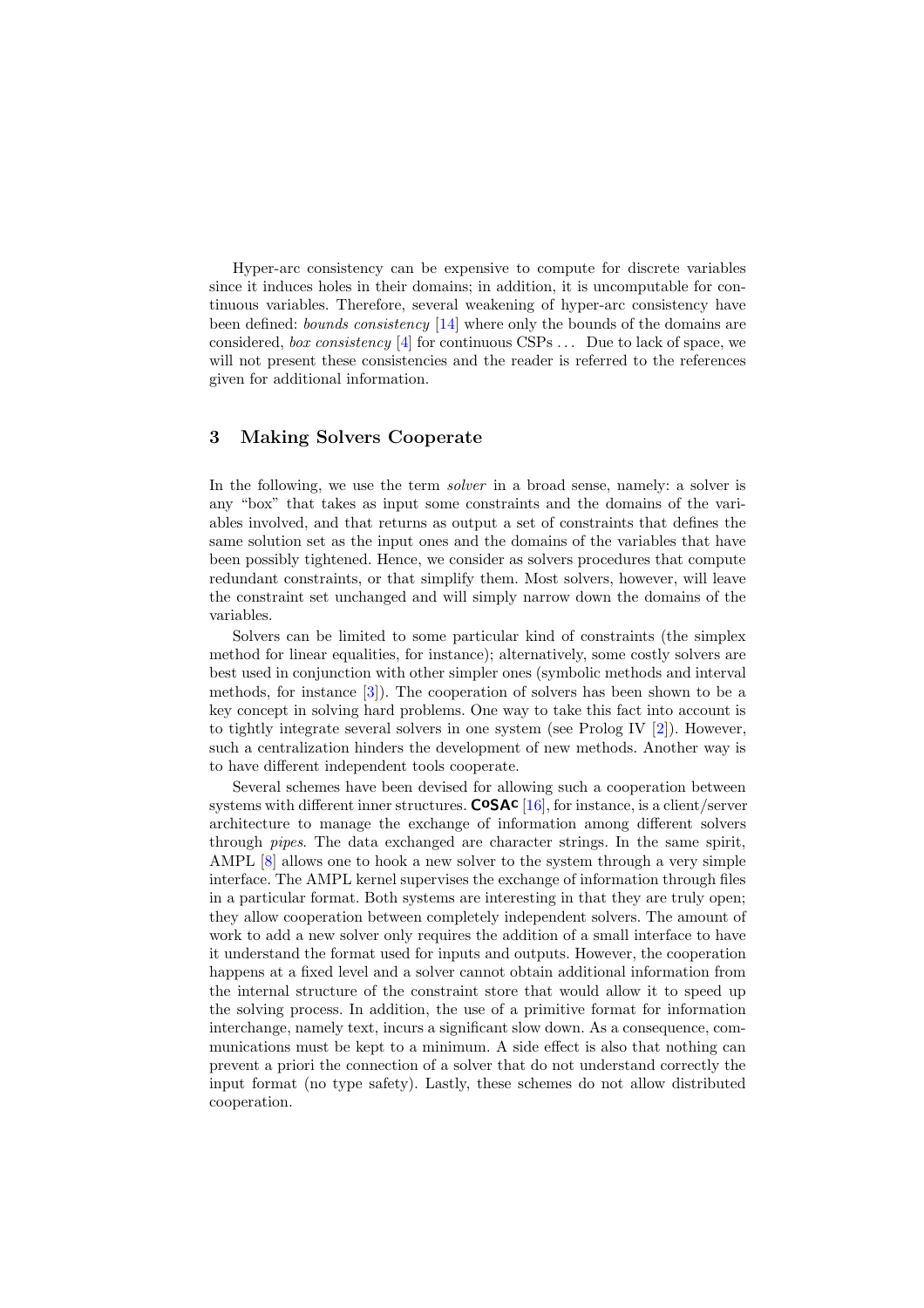To overcome some of these problems, Ng et al. [\[17\]](#page-10-9) have proposed a generic  $C^{++}$  interface for connecting systems such as Ilog Solver [\[20\]](#page-10-0) and Oz [\[21\]](#page-10-10). The communication takes place at the lowest level, which ensures performances, and type safety is guaranteed by the language. A major inconvenience lies in that this communication scheme often requires the extension of the systems to provide some necessary hooks. On the technical level, all solvers have to be written in C++ and compiled with the same compiler to be able to communicate. In addition, the level of cooperation is once again fixed and depends on the interface specifications.

In fact, the lack of interoperability is a language issue that is not limited to constraint programming systems. For many years, it was believed that objectoriented programming would permit the development of interoperable components. Pfister and Szyperski [\[19\]](#page-10-5) have shown that it is not the case. However, a new paradigm, component programming, has emerged, that allows us to meet this goal.

### <span id="page-4-0"></span>4 Component Programming

In an object-oriented language, communication is done by method calls between objects. Usually, an object cannot be used in isolation because it does not represent a concept and it relies on services provided by other objects. In addition, objects have to know which objects they must call to send and receive information.

By contrast, Szyperski [\[22\]](#page-10-11) defines components as units of deployment. They may be composed of one or several objects; they might even be some non-objectoriented piece of code.

The communication model among components is based on slots and signals. A component whose state has been modified sends the information as a signal (an event in the Java terminology) to the other components that might be interested in it. A component that wants to be informed of the modification of another component (a listener in Java terminology) connects its input slot to the output slot of that component. It is important to stress that the sender does not know anything about the components listening to its signals. It even does not know whether anybody is listening at all. On the other side, the receiver does not have to know the precise type of the sender. Suffice that the sender provides the right kind of signal. Several components can listen to the same slot, and a component can listen to several slots. In addition, a component can be dynamically connected to, and disconnected from a slot. Lastly, two connected components can indifferently run on the same or on different computers; this is transparent to the communication process.

The communication model by signals and slots is already extensively used in Graphical User Interface libraries, such as Qt, the GUI layer for the KDE environment [\(www.kde.org\)](file:www.kde.org), awt and Beans in Java, or Gtk, the layer for the Gnome environment [\(www.gnome.org\)](file:www.gnome.org). It is also part of Microsoft's Component Object Model [\[25\]](#page-10-12).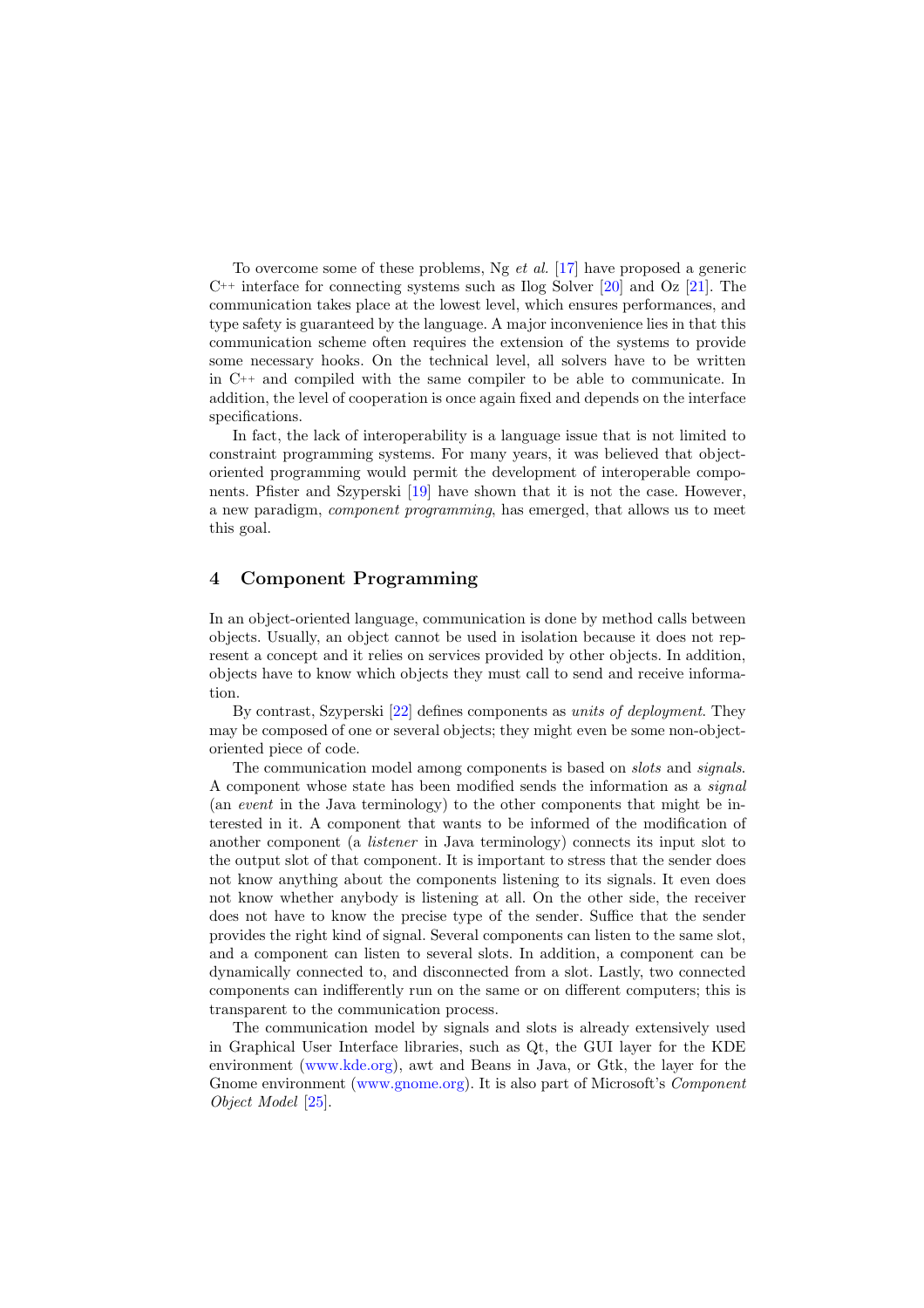There are few languages that offer a native support for component programming. However, component programming can be achieved at a reasonable cost with most object-oriented languages such as C++ and Java.

Components can be freely connected provided they agree on the kind of messages they want to exchange (type safety). They can communicate transparently in a distributed environment. The cost of communications is reasonably cheap since the communication mecanism is at the same level as the rest of the code. Lastly, protocols such as CORBA [\[18\]](#page-10-13) allow communications between programs written in different languages.

All these qualities led us to devise aLiX (a Library for Constraint Solving), a C++ constraint solving library based on the component programming paradigm. The description of its architecture is the subject of the next section; The impact of this approach on constraint solver design and the new possibilities offered are discussed in Section [6.](#page-7-0)

# <span id="page-5-0"></span>5 The aLiX architecture

The implementation of aLiX is still a work in progress, though we already have a full system that allowed us to validate our approach. Due to lack of space, we only skim over the salient features of the aLiX architecture to show the new possibilities offered by the component programming paradigm.

The core of aLiX is composed of four main concepts (see Fig. [1\)](#page-7-1):

- variables. The base class for the variables offers three input slots and two output slots:
	- get domain. This is the access point to modify the domain of the variable, sharing domain. This is an input slot used for sending information outside (cf. the comment by Szyperski [\[22,](#page-10-11) p. 149]). Components send a message to this slot which is used to encapsulate and retrieve the current domain of the variable,
	- reinit domain. The variable reinits its domain with the one sent to this slot. The difference with the get domain access point lies in that such an assignment is usually not considered as an event (though this can be modified by inheriting from the base class and redefining the handler of the slot),
	- trailing. Each time the variable is about to modify its domain, it first sends its current domain through this slot. A backtrack stack is usually connected to this slot just before enumerating the values of the variable's domain,
	- domain changed. After any modification, the variable sends its new domain through this slot;

One can inherit from the variable base class to add new slots. For example, aLiX contains the class integral variable (variable with a discrete domain), which uses three additional output slots to send messages whenever the hull of the domain, the left bound, or the right bound have been changed, and one slot to send a message upon instantiation of the variable.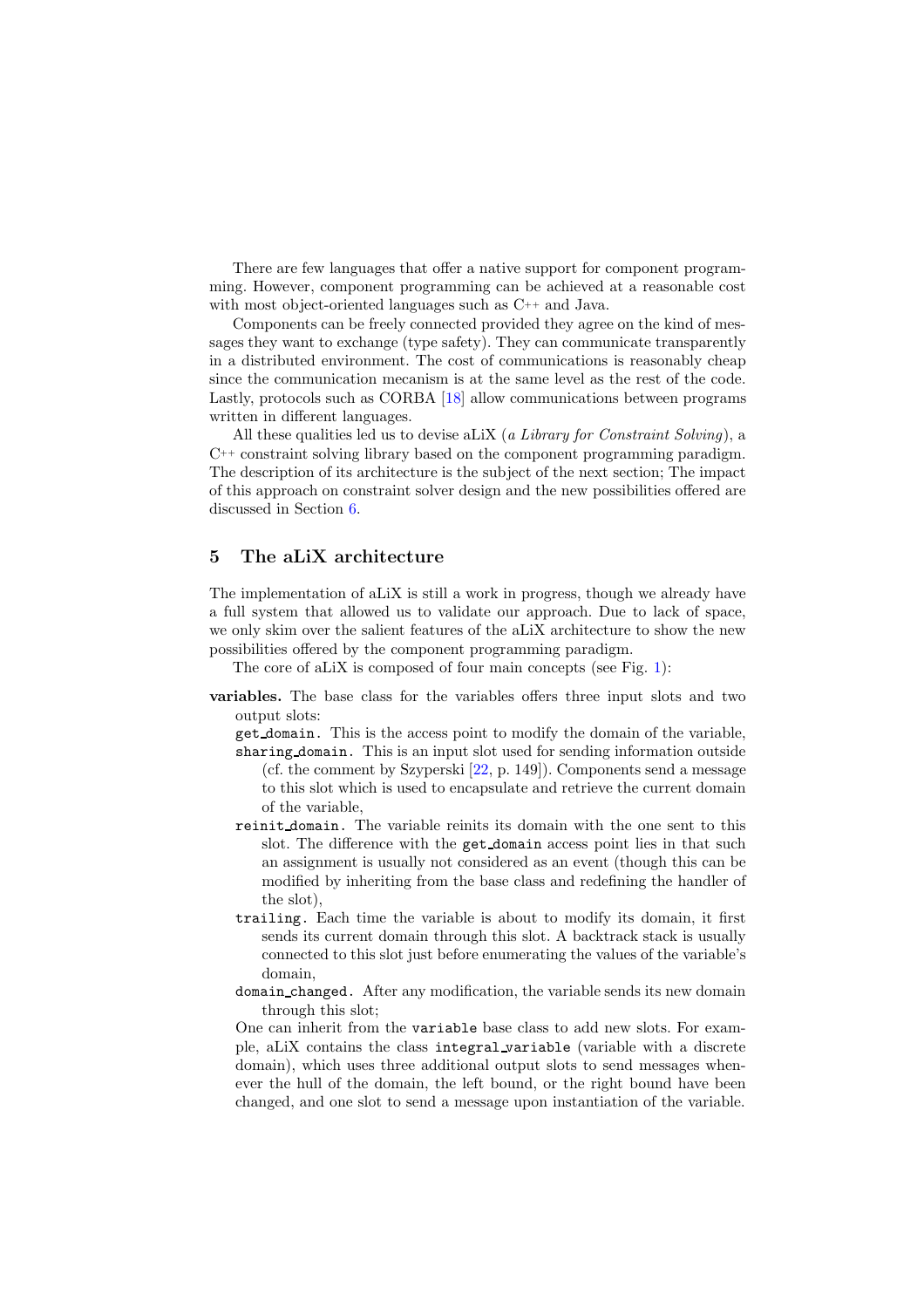- constraints. The class associated to this concept is abstract and is only used to offer some facilities such as a unique identifier. Each constraint to be solved is represented by a constraint object that connects itself to the domain changed (or hull changed, . . . for that matter) slot of all the variables involved in the relation (get notified slots). It possesses also some output slots to be connected to narrowing objects (cnos) to create two-ways channels. A narrowing object has input slots to receive domains. It reduces these domains by enforcing some consistency and returns them through the channel. One constraint may use several narrowing operators at a time (with different tightening abilities); it can also disconnect itself from some cnos and connect itself to other cnos dynamically to choose the best suited cnos at any moment. The message exchanged with the cnos contains the domains to be tightened and a flag to be raised by a cno whenever some failure occurs. The output slot is marshalled in such a way that the dispatching of the domains to the other cnos listening to the slot is immediately stopped in case of failure. Whenever a constraint receives a message from a variable whose domain has been modified, it has the possibility to send some messages to the cnos to reduce immediately the domains of the other variables; alternatively, it can send a message through its ask\_for\_reinvocation slot to be managed by a scheduler (see below);
- schedulers. A scheduler is an object centralizing the requests for reinvocation of the constraints. It is used to implement propagation algorithms such as AC3 [\[13\]](#page-10-7). However, a scheduler is fairly general in that it can handle indifferently constraints, variables, or any other object inheriting from the schedulable class. Such a flexibility allows us to use a constraint-oriented propagation scheme (where the propagation queue contains constraints) or a variable-oriented propagation scheme (where the propagation queue contains variable whose domain has been modified) as implemented in  $\text{clp}(\text{FD})$  [\[5\]](#page-9-2) by simply selecting different connection schemata;
- enumerators. Once all the constraints have been added to the store, an enumerator is used to separate the different solutions and to overcome the incompleteness of the consistencies enforced. A discrete enumerator assigns to each variable every value in its domain and reinvokes the propagation process to check the consistency of the assignment. A continuous enumerator splits recursively the domains of the variables (cf. the solve procedure available in many CLP systems). An enumerator is also responsible for managing a backtrack stack on which are saved the domains of the variables to be recovered upon backtracking. The user can define different enumerators to select a particular heuristics for choosing the next variable to be considered, for instance.

At present, aLiX relies on the ADDL library [\[10\]](#page-9-10) (A Discrete Domain Library) for representing the domains of the discrete variables. This library offers both connected domains (intervals) and domains with holes. Domains are considered as STL containers and offer STL-like iterators to retrieve values, which permits to consider connected and disconnected domains in a uniform way. Discon-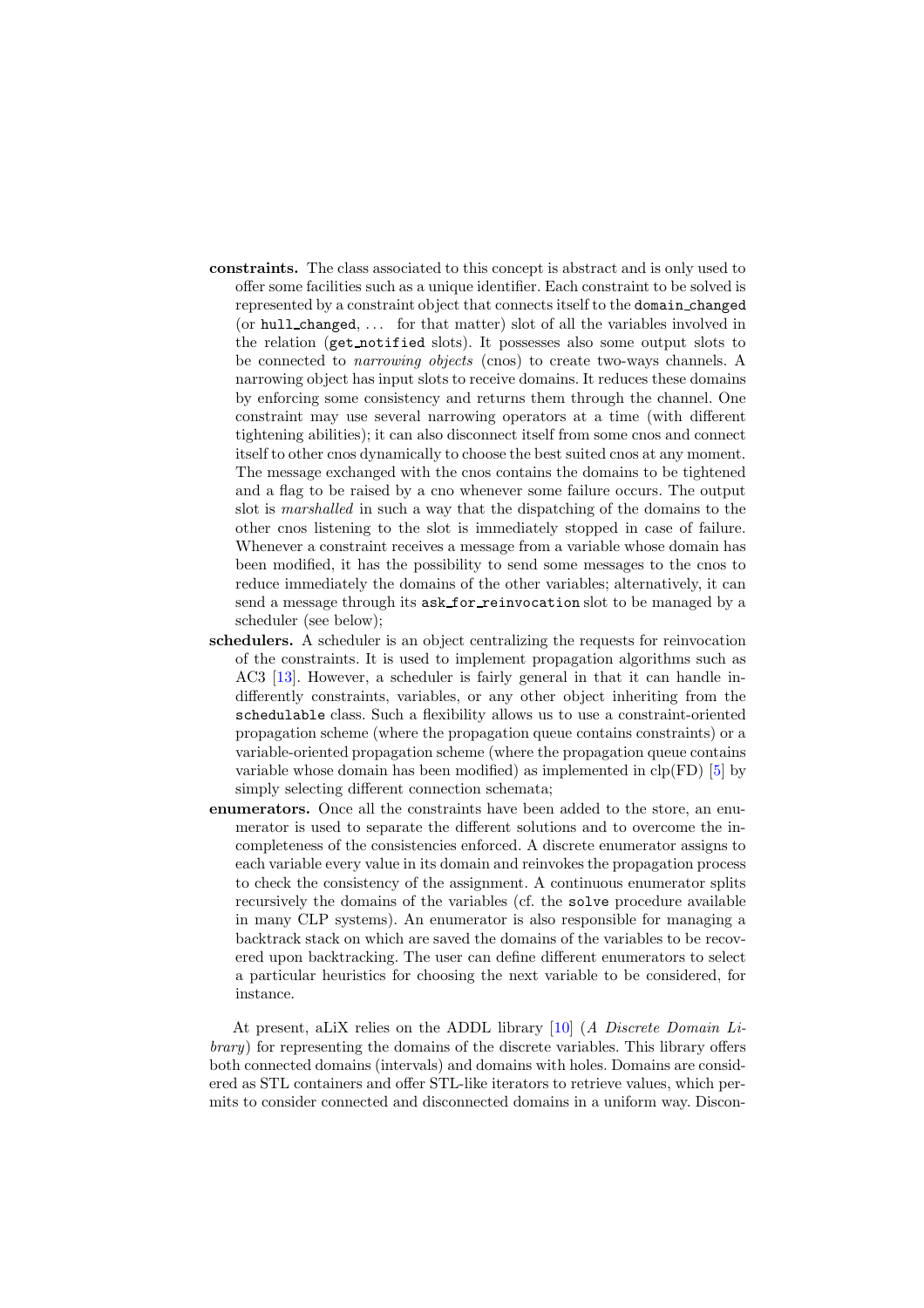

<span id="page-7-1"></span>Fig. 1. Core of aLiX

nected domains use a reference-counting mecanism with copy-on-write semantics (see the C++ FAQ Lite at http://www.cerfnet.com/~mpcline/c++-faq-lite/) to ensure the best performances.

Table [2](#page-8-0) presents an aLiX program to solve the  $n$  queens problems. This program uses disconnected domains and a variable-oriented propagation scheme as in GNU Prolog. It implements the naive algorithm that is a direct representation of the specifications of the problem. We have also tested some other formulations proposed by Puget that use global alldiff constraints and a constraintoriented propagation scheme. We have then be able to check that the coding of the alternative solutions only required a different connection schema between the constraints and the variables.

### <span id="page-7-0"></span>6 Discussion and Perspectives

We have tested the current version of aLiX on several standard benchmarks such as the  $n$  queens problem. It appears that our library is roughly three times slower than GNU Prolog 1.2.1 and three times faster than  $\text{ECL}^{\text{i}}\text{PS}^{\text{e}}$  5.1.0 on the same formulations of the problems. We have however identified several points where optimization might dramatically speed-up the computation. All the tests have been performed on discrete CSPs. Addition of components for solving continuous CSPs is one of our priority for the near future. We believe that the overhead incurred by the more elaborate communication scheme will be less acute for this kind of problems since the time spent in the narrowing objects is likely to overwhelm the one spent in communications.

Though still at an early stage, we have been able to check the versatility of our approach by writing different formulations for the same benchmarks and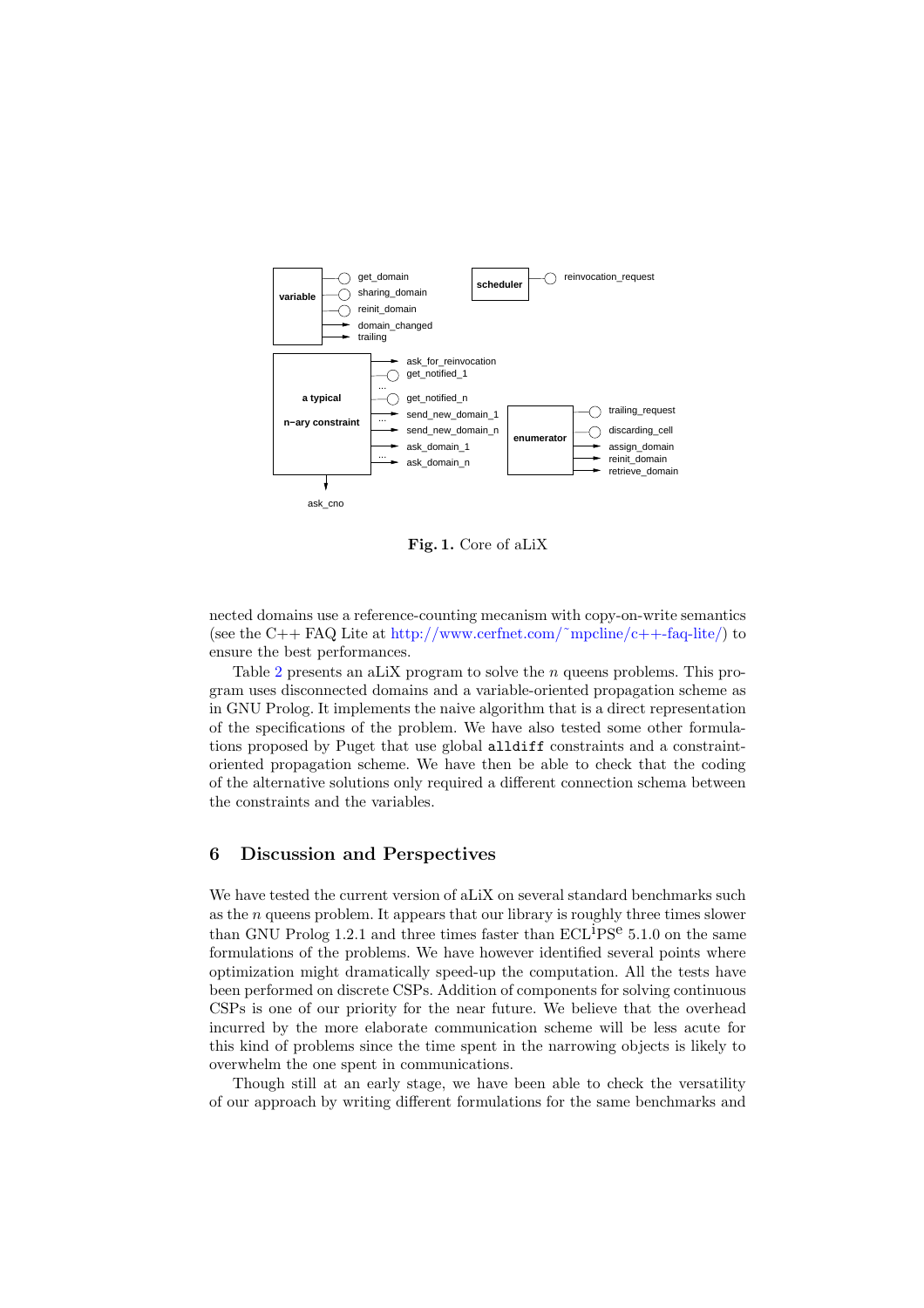

<span id="page-8-0"></span>**Table 2.** The  $n$  queens problem formulated in aLiX

changing the propagation scheme by mere reorganization of the connections between the objects.

Slots offer natural hooks for spying any event occurring inside a solver engine. There is a large number of potential uses of this for writing non-intrusive debuggers or animations of the solving of some problems for educational purpose, for instance. Suffice for the applications to connect themselves to the appropriate slots without interfering in any way with the solver.

The current version of aLiX uses ad hoc classes for implementing the signal/slot mechanism. We are in the process of replacing the use of these classes by the library sigc++ [\(libsigc.sourceforge.net\)](file:libsigc.sourceforge.net). This library is the one used in Gtk for connecting components. An extension of it already exists to allow communications in a distributed environment. Another extension is planned in the near future to support the CORBA protocol. By using sigc++, aLiX will offer both the possibility to solve constraints in a distributed environment in a transparent way, and the ability to use programs implementing narrowing operators written in a language different from C++.

The use of an *Object Request Broker* greatly augments interoperability but it incurs a non-negligeable cost. As a consequence, we believe that its use should be only considered when the time spent in actual computation in the components is large enough to make the communication time insignificant. Such a situation is most likely to arise when components implement narrowing operators for global constraints or costly processes such as factorization of the expression of the constraints, or computation of a Gröbner basis, for instance.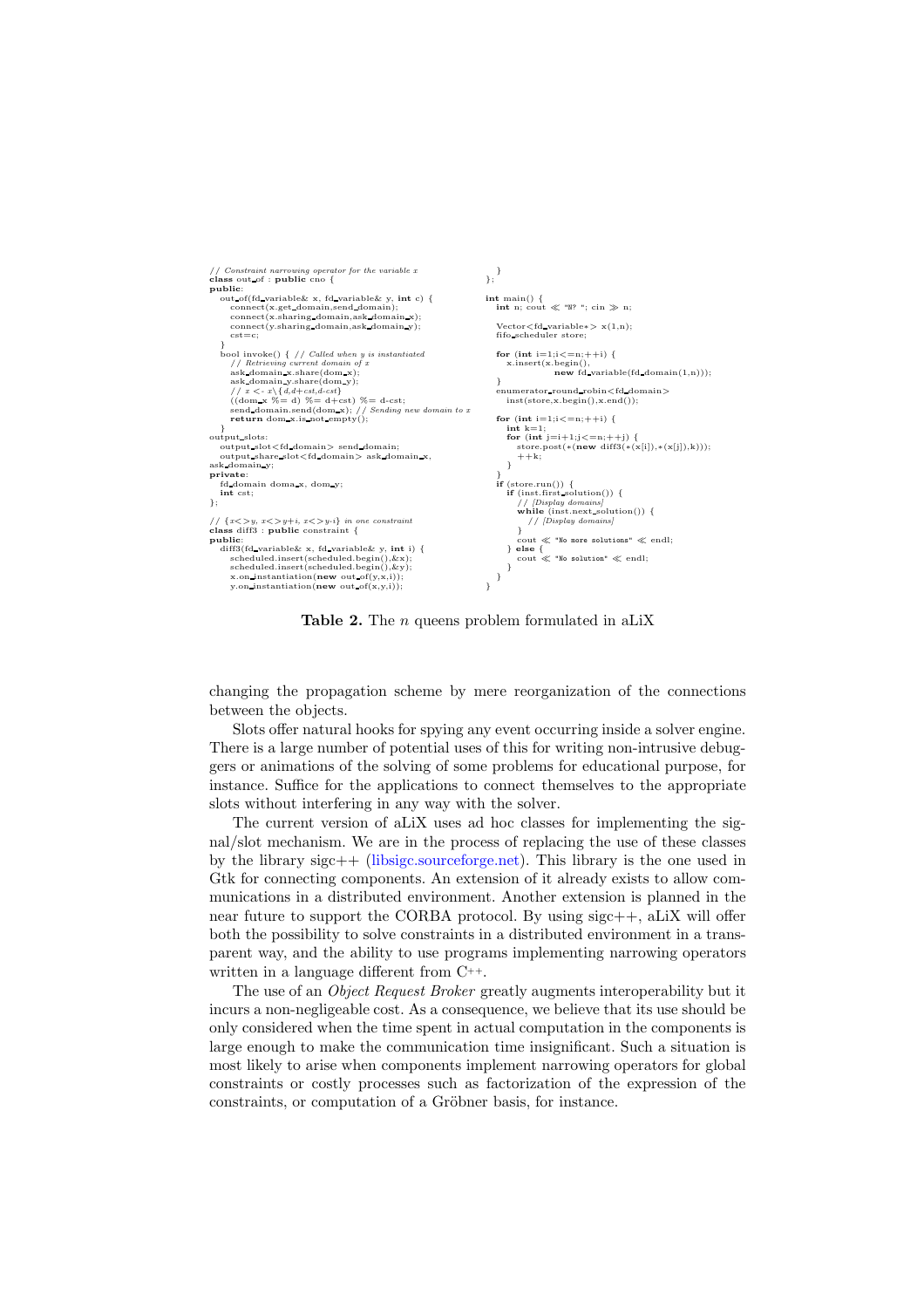The interoperability offered by the component programming approach can be used at various levels. However, the most visible one seems to lie in the possible plugging of third party narrowing objects (be they real objects or complete applications) onto constraints. At present, narrowing objects have to use the same arithmetic library as the one used by constraints since messages between them are domains. It is however possible to allow a more stringent separation by exchanging messages containing OpenMath code [\(www.openmath.org\)](file:www.openmath.org) or MP packets [\(http://www.symbolicnet.org/areas/protocols/mp.html\)](http://www.symbolicnet.org/areas/protocols/mp.html), for instance.

#### Acknowledgements

The author thanks Laurent Granvilliers for interesting discussions on the topic of event-driven constraint solver design, Maarten Van Emden for discussions on component programming, and Éric Monfroy for pointing out overlooked references in the area of cooperative constraint solving and for sharing his insight on distributed constraint solving.

#### <span id="page-9-3"></span>References

- [1] A. Aggoun, D. Chan, P. Dufresne, E. Falvey, H. Grant, A. Herold, G. Macartney, M. Meier, D. Miller, S. Mudambi, B. Perez, E. Van Rossum, J. Schimpf, P. A. Tsahageas, and D. H. de Villeneuve.  $\mathit{ECL}^i\mathit{PS}^e$  3.5. European Computer Industry Research Centre (ECRC).
- <span id="page-9-0"></span>[2] F. Benhamou, P. Bouvier, A. Colmerauer, H. Garetta, B. Giletta, J.-L. Massat, G. A. Narboni, S. N'Dong, R. Pasero, J.-F. Pique, Toura¨ıvane, M. Van Caneghem, and É. Vétillard. Le manuel de Prolog IV. PrologIA, June 1996.
- <span id="page-9-5"></span>[3] F. Benhamou and L. Granvilliers. Combining local consistency, symbolic rewriting and interval methods. In Procs. of AISMC-3, volume 1138 of LNCS, pages 144– 159. Springer-Verlag, 1996.
- <span id="page-9-8"></span>[4] F. Benhamou, D. McAllester, and P. Van Hentenryck. CLP(Intervals) revisited. In Procs. of ILPS'94, pages 124–138, Ithaca, NY, November 1994. The MIT Press.
- <span id="page-9-2"></span><span id="page-9-1"></span>[5] P. Codognet and D. Diaz. Compiling constraints in clp(fd). Journal of Logic Programming, 27(3):185–226, 1996.
- [6] M. Dincbas, P. Van Hentenryck, H. Simonis, A. Aggoun, T. Graf, and F. Berthier. The constraint logic programming language CHIP. In Procs. of FGCS'88, pages 683–702, 1988.
- <span id="page-9-6"></span>[7] R. E. Fikes. REF-ARF: A system for solving problems stated as procedures. Artificial Intelligence, 1:27–120, 1970.
- <span id="page-9-9"></span>[8] D. M. Gay. Hooking your solver to AMPL. Technical Report 97-4-06, Lucent Technologies, Bell Labs Innovations, April 1997.
- <span id="page-9-4"></span>[9] F. Goualard. Langages et environnements en programmation par contraintes d'intervalles. Phd thesis, Institut de Recherche en Informatique de Nantes, Université de Nantes, July 2000.
- <span id="page-9-10"></span>[10] F. Goualard. ADDL User Manual v. 1.0a. Centrum voor Wiskunde en Informatica, 1.0a edition, March 2001. To be released.
- <span id="page-9-7"></span>[11] H.-W. Güsgen and J. Hertzberg. Some fundamental properties of local constraint propagation. Artificial Intelligence, 2(36):237–247, 1988.